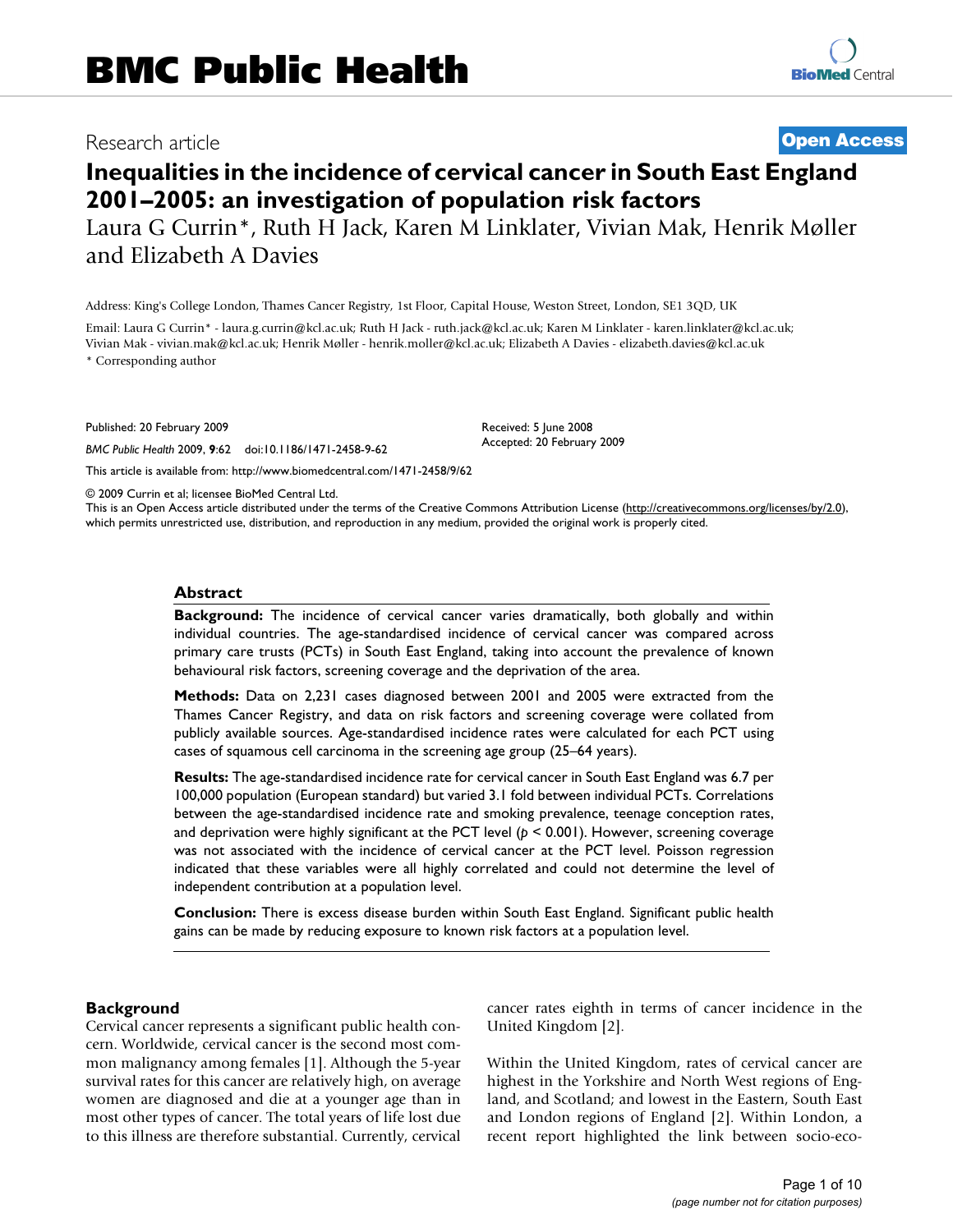nomic deprivation and inequalities in cervical cancer incidence and mortality [3]. Age-standardised incidence rates per 100,000 European population were 9.6 in the most deprived areas compared to 5.4 in the most affluent areas. Age-standardised mortality rates were 4.2 and 1.7 per 100,000 for the most deprived and most affluent areas respectively. This relationship between deprivation and higher incidence of cervical cancer is consistently replicated [4,5] even when controlling for access to medical care [6].

The Cancer Reform Strategy published by the Department of Health has recently prioritised the reduction of cancer inequalities across England [7]. To target public health interventions it is important to know why deprivation is associated with increased rates of cervical cancer. For example, is deprivation itself a predictor of cervical cancer, or can the association be explained by a relationship between deprivation and known aetiological risk factors?

In the aetiology of cervical cancer, the human papilloma virus (HPV) is a necessary precursor for carcinogenesis and is found in almost all cases of squamous cell carcinomas [8]. However, infection alone is insufficient to result in cervical cancer as infection rates are approximately 1,000 times higher than the incidence of cervical cancer and at least 90% of infections resolve spontaneously [9,10]. Established co-factors for the development of cervical cancer include multi-parity, age at first delivery, tobacco use, and use of oral contraceptives [11-14].

Both HPV infection rates and the prevalence of co-factors within a population are known to be influenced by socioeconomic variables. For example, in a recent study conducted in the United States women living below the poverty line had almost twice the rate of HPV compared to those living above (23% versus 12%, *p* = .03) [15]. Part of this relationship may be explained by different sexual behaviour. Sexual contact determines exposure to HPV, and early sexual intercourse has been identified as a risk factor for the development of cervical cancer [16].

Epidemiological studies implicate cigarette smoking as an independent risk factor for the development of cervical cancer, with odds ratios ranging from 1.8 to 4.3 [17,18]. This effect appears to be limited to the squamous cell subtype of cervical cancer [17], although the exact biological mechanism is still debated. Smoking is likely to lead to cervical cancer through multiple pathways. There is evidence of alteration of the tumour suppressor gene *FHIT* [19], inhibition of normal cervical cell proliferation [20], and local immune suppression resulting in persistent HPV infection [21]. Smoking rates in a population are known to be strongly predicted by socio-economic deprivation [22]. Therefore, it is likely that the association between

cervical cancer and deprivation could be partially explained by differential rates of smoking.

Socio-demographic features of a population may also affect prevention efforts. Screening programmes are effective in reducing the incidence and mortality of cervical cancer by detecting early cellular changes which could lead to cervical cancer [23]. There is a 63% predicted reduction in lifetime incidence in populations with an effective screening program compared to unscreened populations [24]. In England, the National Health Service Cervical Screening Programme (NHSCSP) was established in 1988 and the current target for screening coverage is 80% of all eligible females in the general practice population (screened at variable, age-dependent, intervals) [25,26]. However, screening utilisation is influenced by socio-demographic variables. For example, women from disadvantaged backgrounds are more likely to see the screening procedure as aversive and feel less obliged to attend than their more well off neighbours [27]. In the UK, cervical screening coverage is consistently higher in affluent areas, although this disparity is declining [28,29].

This study aimed to quantify the relationship between cervical cancer incidence and aetiological risk factors and screening coverage at a population level; and to investigate whether deprivation itself predicts an additional risk to the population studied. The specific objectives were:

1. To demonstrate geographical inequalities in the agestandardised incidence of cervical cancer in the area of South East England covered by the Thames Cancer Registry (TCR) between 2001 and 2005.

2. To use Spearman's correlation coefficient to investigate the association at a population level between incidence and aetiological risk factors (i.e. sexual behaviour, smoking); and incidence and screening coverage.

3. To use Poisson regression to determine if deprivation remains an independent risk factor for the development of cervical cancer when controlling for these variables.

# **Methods**

In the United Kingdom cancer registries record the occurrence of cancer in their resident populations. During the study period the Thames Cancer Registry (TCR) covered a population of 12 million people living in the area including London, Kent, Surrey and Sussex. In this area, cancer registration is initiated by clinical and pathological information received from hospitals and by information about deaths provided by the National Health Service Central Register through the Office for National Statistics. Trained data collection officers collect further demographic information, details on disease stage and treatment received in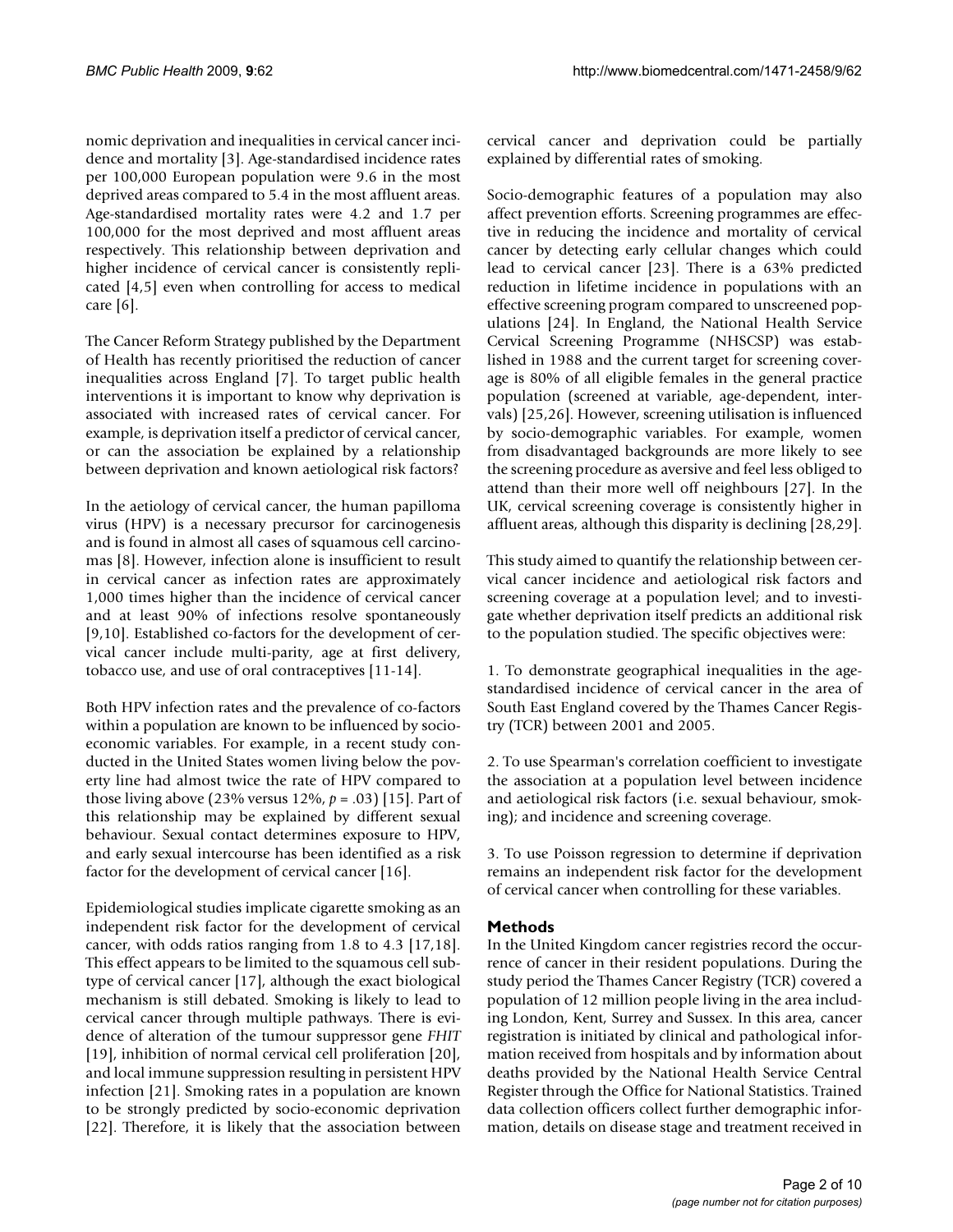the six months following diagnosis from the medical records of individual cases. Data are continuously added to a central database and quality assured. To prevent double counting, information about new tumours is crosschecked against already registered cases.

Information on tumour stage is extracted from the medical records, however, since this information is often not complete, TCR creates an in-house classification using all available information to approximate stage at diagnosis. Tumours are categorised as 'local' (stage 1), 'extension beyond organ of origin' (stage 2), 'regional lymph node involvement' (stage 3) and 'metastasis' (stage 4). Tumours with insufficient information are classified as having disease stage 'not known'.

The first objective of the study was, to describe inequalities in South East England. Data were extracted from the TCR database on 2,231 cases diagnosed with cervical cancer [ICD-10 category C53; [30]] between 2001 and 2005. Descriptive statistics defined the sample by tumour type and the stage of presentation. Cases were stratified into five-year age bands to calculate age-specific incidence rates for cervical cancer for the years 2001–2005. An age-standardised incidence rate was calculated for women living within the entire catchment area using the European standard population.

The geographic area covered by the TCR is diverse, including urban, suburban and rural areas and areas of contrasting affluence and deprivation. Thirty-one of the constituent primary care trusts (PCTs) are within the London Strategic Health Authority and eight within the South East Coast Strategic Health Authority. To investigate inequalities in the incidence of cervical cancer, the age-standardised incidence was calculated for each PCT. The agestandardised incidence was calculated for women of all ages, and then restricted to cases of squamous cell carcinomas within women aged 25–64 years to include only the screened age group. Squamous cell cases were considered specifically because this histological type is associated with the risk conferred by smoking and also the most likely to be detected by screening [17]. Calculation of truncated age-standardised rates is described by Boyle and Parkin [31]. Truncated incidence rates were used for all between PCT comparisons, and a chi square test of heterogeneity was used to establish the statistical significance of the variation between PCTs.

The second objective of this study was to assess the relationship between age-standardised incidence and aetiological risk factors or prevention efforts at the population level. Although HPV infection rates are not routinely measured, teenage conception rates can act as a proxy for the early sexual contact which confers a behaviour risk for

cervical cancer [32]. One potential limitation of this approach is the potential for teenage conception to be confounded with other HPV co-factors such as tobacco use or age at first delivery. However, teenage conception rates are included as a health indicator by the Health Care Commission [33] and therefore reliably measured and reported at the PCT level. Teenage conception rates for the PCTs covered by the TCR were obtained from the Office for National Statistics (ONS) and then correlated with the truncated age-standardised incidence rates by PCT. Spearman's correlation coefficient was used to test whether these two factors were correlated.

National and regional figures for smoking prevalence are regularly produced, yet figures for individual PCTs rely on synthetic statistical estimation [34]. These synthetic estimates were used to correlate PCT smoking prevalence with the age-standardised incidence, using Spearman's correlation coefficient.

Cervical screening coverage within PCTs was obtained from the ONS [35]. Screening coverage was calculated by considering the number of women screened divided by the total eligible population within the target age range (25 to 64) during the 2004/2005 financial year. ONS figures were used in preference to those reported by the Quality and Outcomes Framework, as the latter are based on remuneration figures for primary health care providers and allow for some reductions in target population figures. Spearman's correlation coefficient was calculated to assess the relationship between the age-standardised incidence and screening coverage at the PCT level.

Cases were assigned into deprivation categories using super-output areas, which are based on the postcode of residence. The income domain of the Indices of Deprivation 2004 was used to classify super-output areas into deprivation quintiles in which 1 is the most affluent and 5 is the most deprived [36]. PCTs were ranked according to the percentage of areas within their borders in the two most deprived quintiles.

Finally, Poisson regression was used to model the incidence of cervical cancer at the PCT level. The aim of this analysis was to determine if deprivation predicted a risk over and above that contributed by teenage conception, smoking, and screening. All analyses were adjusted for age and PCT.

# **Results**

# *Tumour description*

Table 1 illustrates the histological classification of incident cases of cervical cancer in the TCR in the years between 2001 and 2005. Squamous cell carcinoma was the most common presentation  $(63.9\%; n = 1.425)$ . Miss-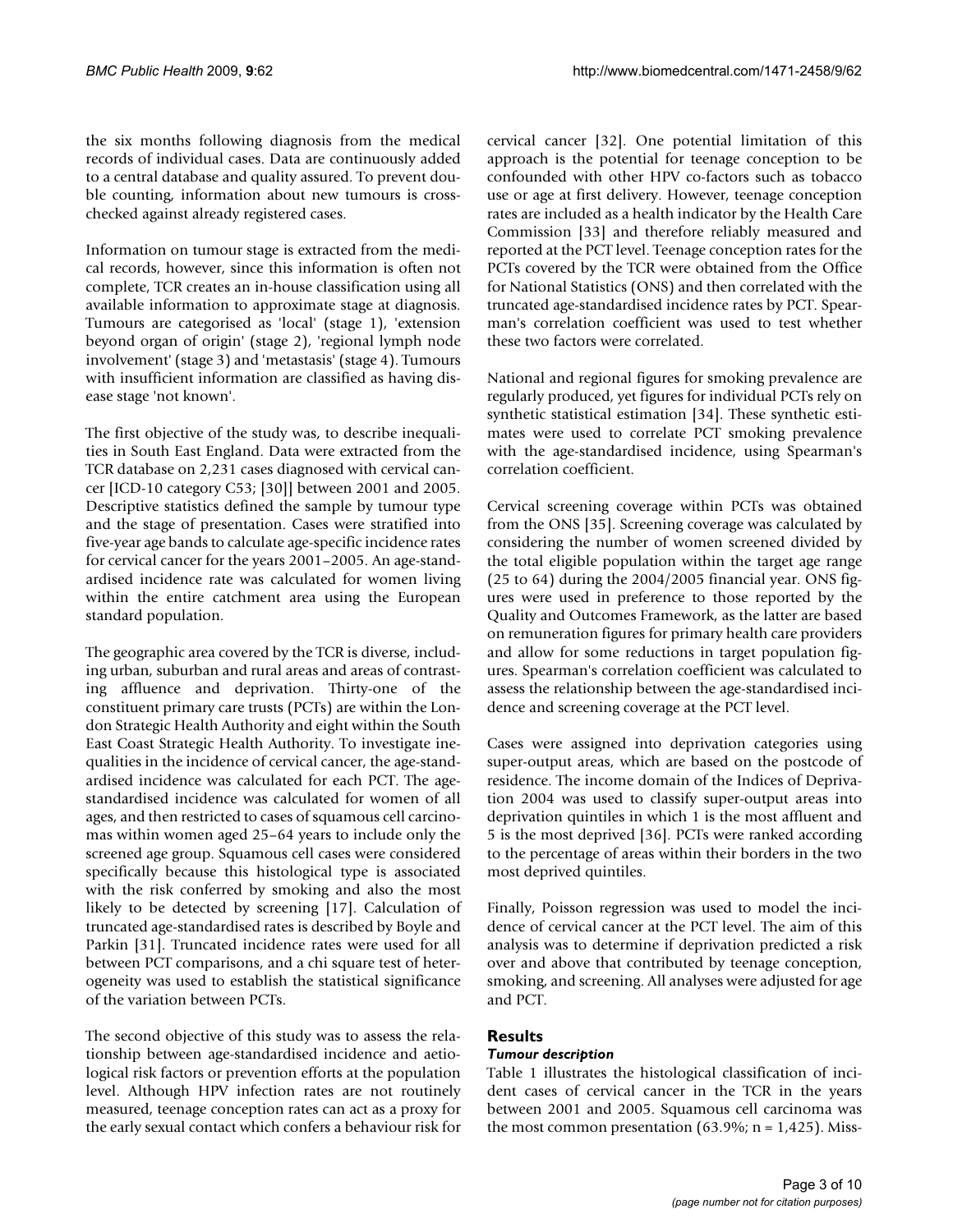**Table 1: Histological classification of cervical cancer diagnosed in women in South East England, 2001–2005**

| <b>Classification</b>       | Count $(\%)$ |
|-----------------------------|--------------|
| Squamous cell carcinoma     | 1,425(63.9)  |
| Adenocarcinoma              | 497 (22.3)   |
| Unknown                     | 251(11.3)    |
| Other specified histologies | 58 (2.6)     |
| Total                       | 2,231 (100)  |

ing data prevented determination of tumour stage in  $34.5\%$  (n = 770) of cases. However of the cases with sufficient information, the majority (69.3%;  $n = 1,012$ ) presented with localised disease (data not presented).

### *Age-specific incidence*

Analysis of the age-specific incidence showed a marked rise in cervical cancer incidence in the third and fourth decade of life, followed by a relative plateau (Figure 1).

### *Age-standardised incidence*

The age-standardised incidence rate for cervical cancer in women living in South East England was 6.7 per 100,000 person years using the European standard population for the years 2001–2005.

A test of heterogeneity demonstrated significant PCT variability in the truncated age-standardised incidence of squamous cell cervical cancer in the potential screened population (women age 25–64;  $χ²$  (40) = 103.4; p < 0.0001). The highest incidence (11.6 per 100,000 person years) was found in Lambeth PCT, and the eight PCTs with the highest incidence were all found within London rather than in suburban or rural environments. Surrey PCT had the lowest incidence (3.7 per 100,000 person years).

### *Deprivation*

There was considerable variability in the underlying socioeconomic status of the PCT populations. For example, in Surrey PCT only 8% of the super-output areas were in the two most deprived quintiles, compared with Newham PCT where all super-output areas were deprived. Figure 2 demonstrates that those PCTs with a higher proportion of deprived areas also had a higher incidence of cervical cancer. Deprivation was highly correlated with the truncated incidence of cervical cancer (Spearman r = 0.57; *p* < 0.001).

### *Risk and prevention*

In addition to differences in socio-economic status, PCTs also varied in terms of known risk factors (teenage con-



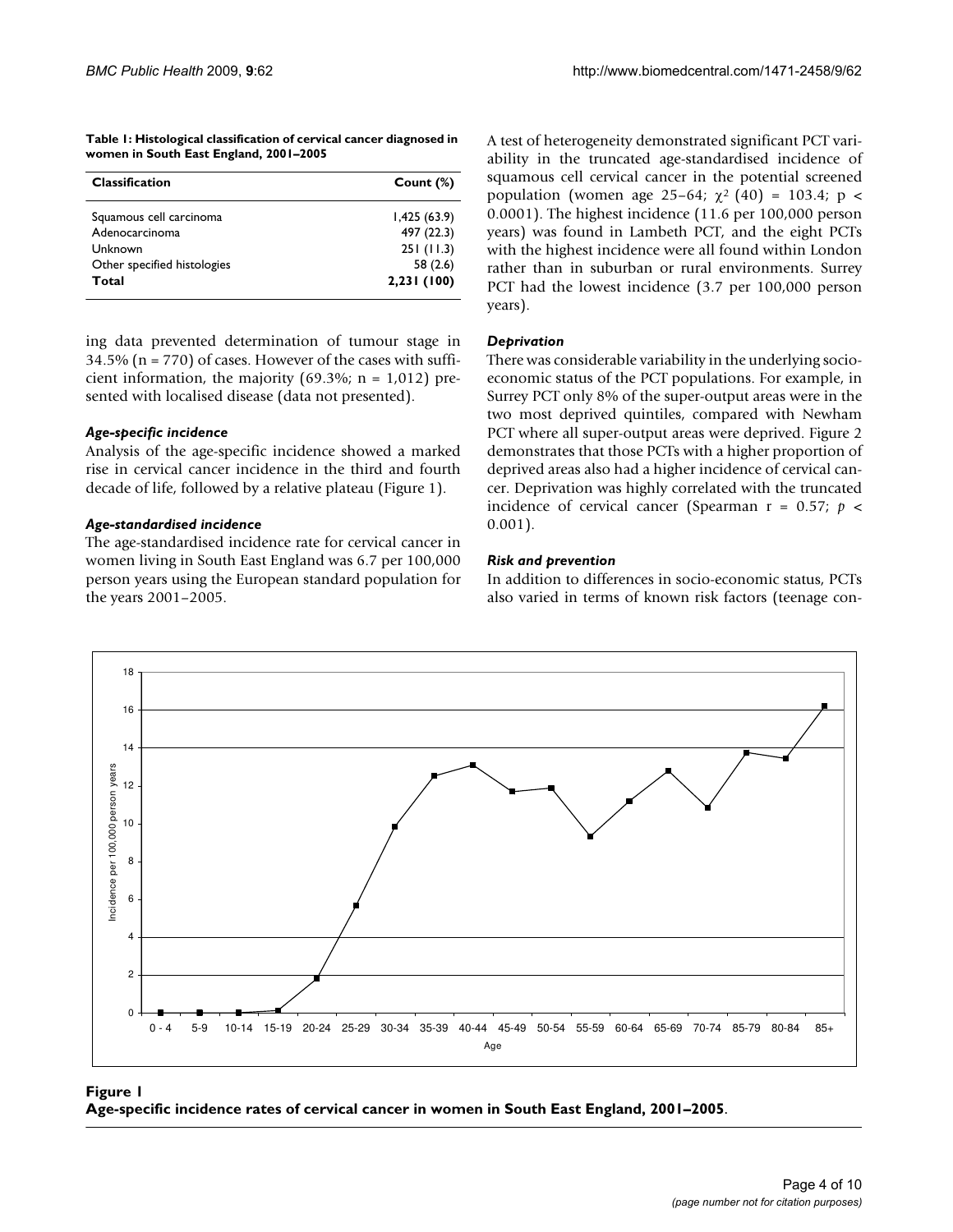

\* London PCTs are shaded grey: those PCTs outside of London are black

### Deprivation (red line) and age-standardised South East England, 2001–2005 **Figure 2** incidence of squamous cell cervical cancer (bars) in women aged 25–64 by PCT in **Deprivation (red line) and age-standardised incidence of squamous cell cervical cancer (bars) in women aged 25–64 by PCT in South East England, 2001–2005**.

ception rates, smoking prevalence) and prevalence of preventative measures (cervical screening coverage).

The conception rates for women aged 15–17 varied over four-fold. Richmond & Twickenham PCT had the lowest rates of 23.6 per 1,000 population, compared to 95.2 per 1,000 in Lambeth PCT (Figure 3). There was a significant correlation between teenage conception rates and the ageadjusted incidence of squamous cell cervical cancer (Spearman r = 0.65; *p* < 0.001).

Smoking prevalence in the TCR area varies from a low of 21% in Harrow PCT to a high of 38% in Islington PCT (Figure 4). There was a significant positive correlation between the age-standardised incidence of cervical cancer and smoking prevalence at PCT level (Spearman *r* = 0.62;  $p < 0.001$ ).

PCT screening programmes had different levels of coverage. Screening of eligible women was lowest in Hammersmith & Fulham PCT (68.7%) and highest in Bexley PCT (84.3%). Figure 5 illustrates the non-significant negative correlation between age-standardised incidence and PCT screening coverage ( $r = -0.09$ ;  $p = 0.61$ ).

# *Model of population risk*

Table 2 presents the results from the Poisson regression analyses. In the univariate analysis each individual population variable significantly predicted the PCT incidence of cervical cancer (adjusted for age). However, when the four variables were considered together in the multivariate analysis, the only predictor which remained independently significant was smoking prevalence (*p* < 0.05).

# **Discussion**

# *Main findings*

The age-standardised incidence rate for cervical cancer in South East England is 6.7 per 100,000 European standard population. When restricting the analysis to squamous cell carcinoma, which is the histological type most likely to be influenced by smoking prevalence and screening, there were significant inequalities in incidence within the area. There was a 3.1 fold difference between primary care trusts (PCTs) with the highest and lowest incidence. Agestandardised incidence rates of cervical cancer were significantly correlated with deprivation, teenage conception rates, and smoking prevalence. Attempts to model the independent contribution of these risk factors at a population level suggested that all these variables are highly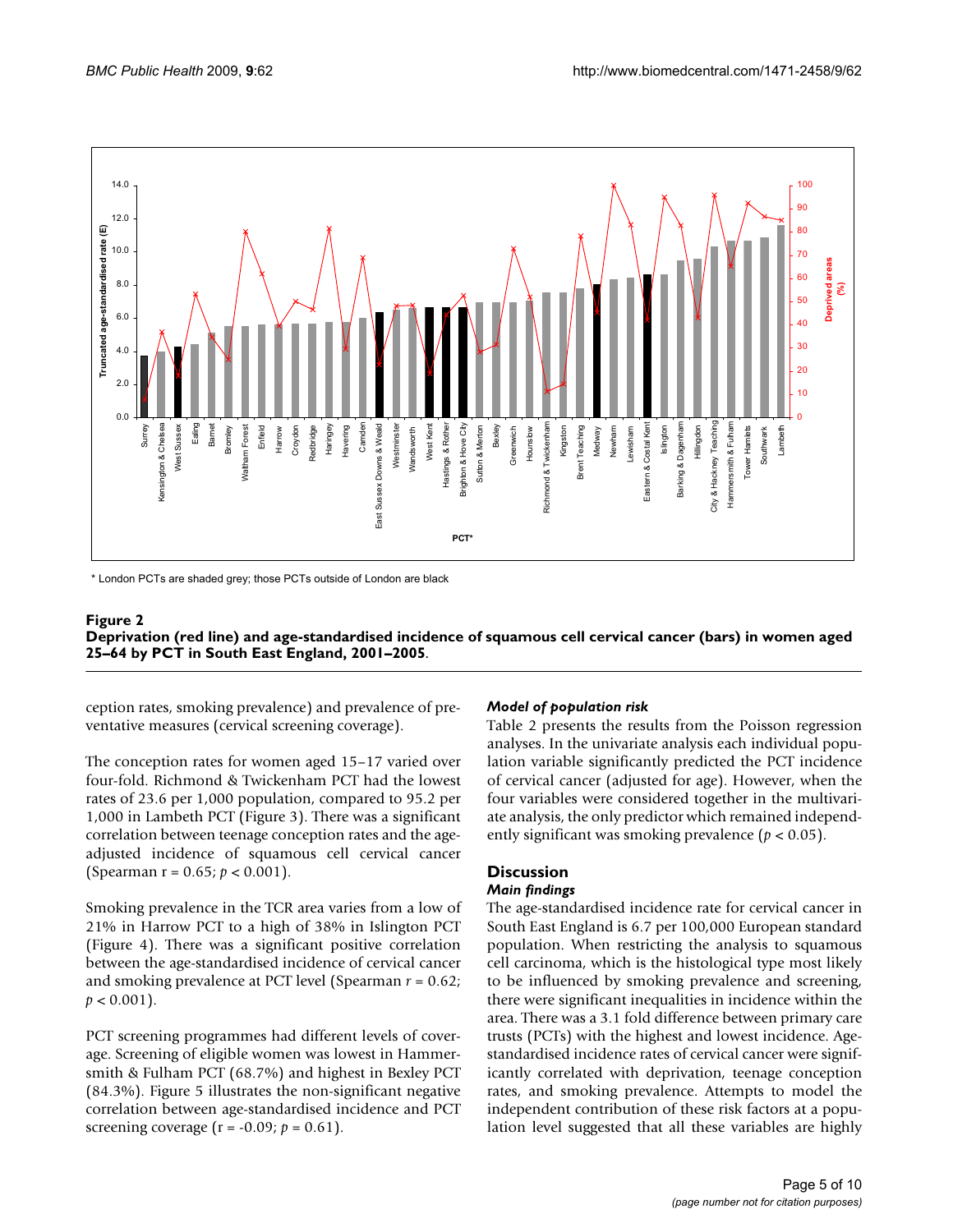

\* London PCTs are shaded grey: those PCTs outside of London are black

### Teenage conception (red line) and age-stand PCT in South East England, 2001–2005 **Figure 3** ardised incidence of squamous cell cervical cancer (bars) in women aged 25–64 by **Teenage conception (red line) and age-standardised incidence of squamous cell cervical cancer (bars) in women aged 25–64 by PCT in South East England, 2001–2005**.

correlated with one another, and this potential confounding limits the conclusions about the contribution of specific risk factors at the population level.

When looking at population studies of cervical cancer, deprived areas are known to have an increased incidence of cervical cancer [3-5,15]. This relationship remains even when controlling for availability and access to medical services [5], suggesting that these populations have differential exposure to risk factors important in the development and progression of the disease. These risk factors are potentially modifiable at the population level using public health interventions. For example, differences in sexual behaviour can influence the development of cervical cancer due to the transmission of HPV, and this variable sexual behaviour has been used to explain the vast inequalities between countries [37] and within populations [38]. Randomised trials have shown that population-based interventions can reduce risky sexual behaviour [39]; however the subsequent reduction in incidence of sexually transmitted infections has not been established [40].

Although smoking prevalence has been declining, areas of lower socio-economic status have a disproportionate number of active smokers. Smoking is known to be an independent risk factor for cervical cancer [18], with the exact biological mechanism yet to be determined. Smoking cessation has been the target of a major public health campaign in the UK, and the National Institute for Clinical Health and Excellence has produced recommendations for effective interventions [41]. By targeting these interventions in deprived areas with high smoking incidence one benefit could be the reduction of inequalities in the incidence of cervical cancer.

In this study, the lack of correlation between population screening and incidence of cervical cancer could be due to relatively uniform levels of screening in all PCTs studied, with the lowest levels above 68% of eligible females. While this homogeneity may mask a significant association between screening and incidence, it does highlight that a number of PCTs are below the Department of Health target of 80% screening coverage. Improvements in screening coverage at the population level could result in further reductions in the incidence and mortality of this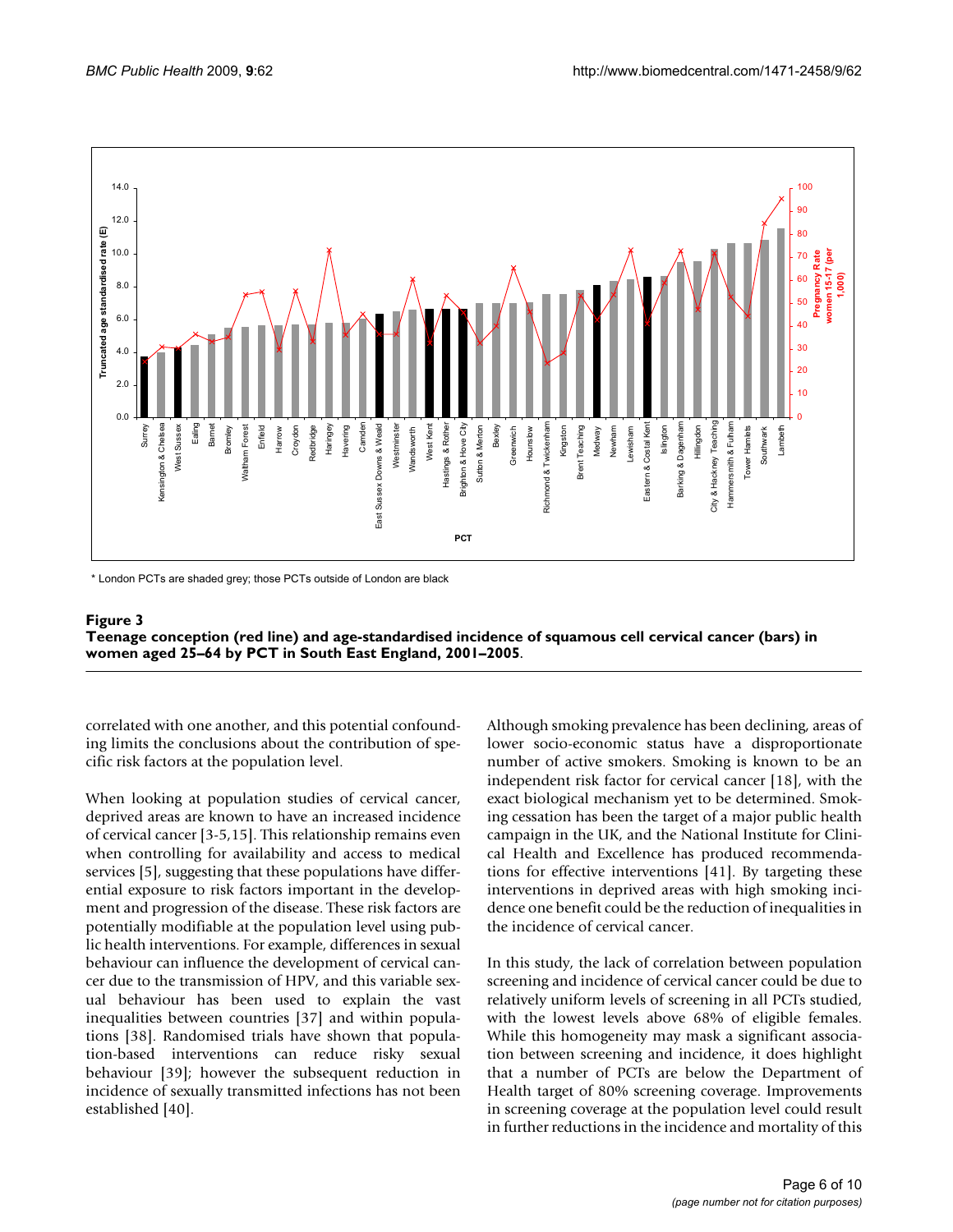

\* London PCTs are shaded grey: those PCTs outside of London are black

### Smoking prevalence (red line) and age-stand PCT in South East England, 2001–2005 **Figure 4** ardised incidence of squamous cell cervical cancer (bars) in women aged 25–64 by **Smoking prevalence (red line) and age-standardised incidence of squamous cell cervical cancer (bars) in women aged 25–64 by PCT in South East England, 2001–2005**.

disease [23]. Creative approaches may be needed to increase participation in those groups who will benefit most from screening, including lower socio-economic groups and those who smoke. Arguments have also been made for changes in the delivery of screening programmes to improve the yield of positive results and reduce the rate of false positives [7,23]. The emphasis on screening should continue despite advances in HPV vaccination programmes. HPV vaccination of girls aged 12 to 13 years began in the UK in September 2008 [42]. However, the time lag between infection and carcinogenesis means the vaccination programme will not result in a decline in cervical cancer incidence at a population level for at least a decade, underlining the importance of continued screening.

# *Limitations*

This study makes use of one of the largest populationbased cancer registries in Europe to investigate inequalities in cancer incidence in a geographically defined area. Publicly available data were used to investigate known risk factors, including smoking and social deprivation. However, reliance on existing datasets limits the flexibility and range of analysis to variables that are currently available at the PCT level.

When attempting to explain inequalities in cervical cancer incidence it is important to consider all the known aetiological risk factors. The most important risk factor in the development of cervical cancer is infection with human papilloma virus (HPV) [8,37,43]. However, when analysing cervical cancer rates at a population level there are several difficulties quantifying concurrent or previous HPV infection. First, HPV infection is widespread and infection rates range from 4–40% in sexually active women with normal cervical cytology, yet most HPV infections resolve without leading to detectable lesions [9,44,45]. Second, HPV infection rates are not routinely collected from representative populations. Although infection with another sexually transmitted infection such as genital warts could be a useful proxy measure, this data is not available at the PCT level. This is an avenue for further research.

Synthetic estimates of smoking prevalence are not as robust as actual surveillance of the behaviour of the population of interest. Measures were in place to ensure consistency and reliability in these estimates [34], but the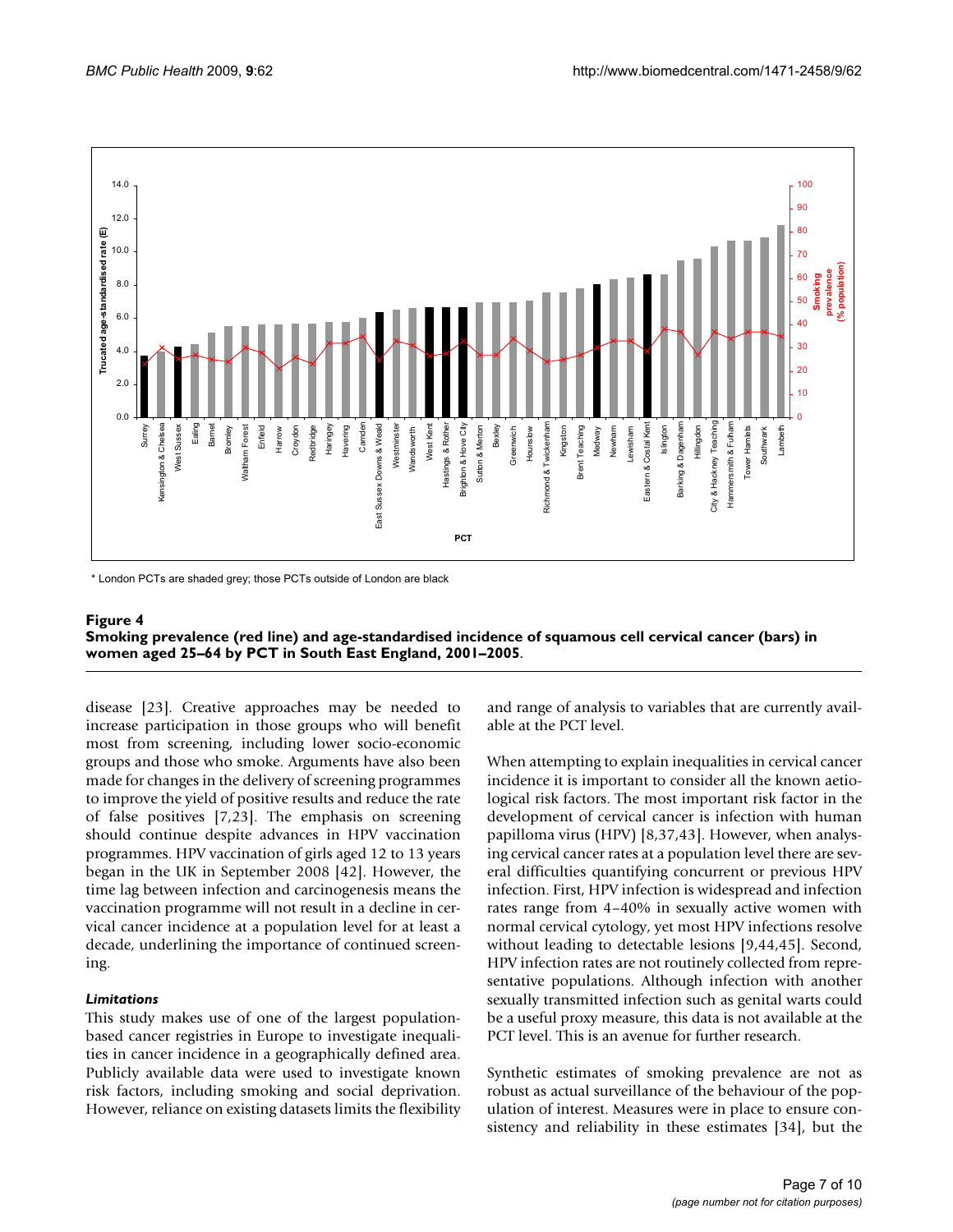

\* London PCTs are shaded grey: those PCTs outside of London are black

### Screening coverage (red line) and age-stand PCT in South East England, 2001–2005 **Figure 5** ardised incidence of squamous cell cervical cancer (bars) in women aged 25–64 by **Screening coverage (red line) and age-standardised incidence of squamous cell cervical cancer (bars) in women aged 25–64 by PCT in South East England, 2001–2005**.

methodology might introduce a degree of confounding when considered in the context of other population characteristics. Synthetic estimates are calculated from the demographic and social characteristics of the area and they may therefore prove unreliable for inclusion in models of risk which also include these variables [46].

**Table 2: Predictors of the incidence of squamous cell cervical cancer at PCT level in South East England, 2001–2005**

| Univariate analysis*               | <b>IRR</b> | z            | Þ       | 95% CI        |
|------------------------------------|------------|--------------|---------|---------------|
| Deprivation                        | 1.01       | 3.5          | 0.001   | $1.00 - 1.01$ |
| Teenage conception                 | 1.01       | 4.8          | 0.001   | $1.01 - 1.02$ |
| Smoking prevalence                 | 1.04       | 4.5          | < 0.001 | $1.02 - 1.06$ |
| Screening coverage                 | 0.97       | $-2.6$       | 0.008   | $0.95 - 0.99$ |
|                                    |            |              |         |               |
| Multivariate analysis <sup>†</sup> | <b>IRR</b> | $\mathbf{z}$ | Р       | 95% CI        |
| Deprivation                        | 1.00       | 0.28         | 0.78    | $1.00 - 1.00$ |
| Teenage conception                 | 1.01       | 1.76         | 0.08    | $1.00 - 1.01$ |
| Smoking prevalence                 | 1.02       | 2.06         | 0.04    | $1.00 - 1.02$ |

\* adjusted for age and PCT

† adjusted for age, PCT, deprivation, smoking, teenage conception, and screening coverage

Screening participation rates at the population level are unlikely to represent adequately the variability in screening behaviours which may influence the development of cervical cancer. Optimal screening periods are variable by age [25,47], and this study does not take into account this factor in analysis, nor does it consider that many of the women screened may still be at an increased risk due to longer periods between screening.

# **Conclusion**

There are inequalities in the incidence of cervical cancer in South East England, and higher rates are clearly associated with deprivation. Public health campaigns could decrease the disease burden of cervical cancer by focusing on known aetiological risk factors. However, these risks cluster together and it is difficult to determine the individual contribution of each variable at a population level. The proximity of areas of high and low incidence demonstrate that population risk factors for cervical cancer can vary dramatically within a region. In the future other data, such as that on sexually transmitted infections, needs to be reported at a level of detail which is not currently available. Using better information on which individuals within a population have increased risk of cervical cancer, screen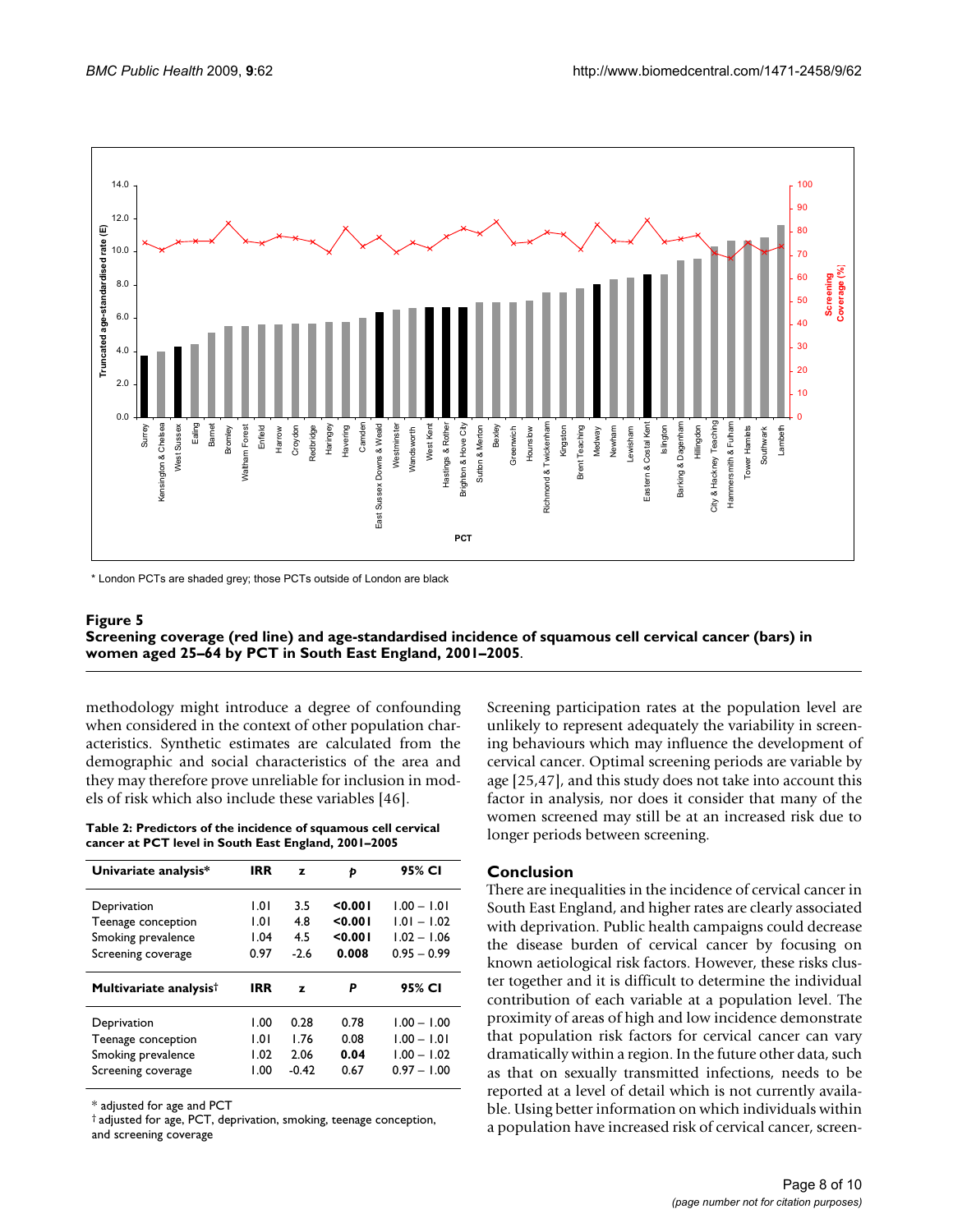ing programmes and preventative efforts could be targeted more effectively.

### **Competing interests**

The authors declare that they have no competing interests.

### **Authors' contributions**

LGC conceived the project, analysed data analysis and drafted the manuscript; RHJ, KML, and VM assisted with data analysis and interpretation; HM and EAD assisted with data interpretation and critically revised the manuscript. All authors contributed to the study design and approved the final manuscript.

### **Acknowledgements**

We would like to thank the London Quality Assurance Reference Centre for comments on an earlier draft.

#### **References**

- 1. Parkin DM, Bray F, Ferlay J, Pisani P: **[Global cancer statistics.](http://www.ncbi.nlm.nih.gov/entrez/query.fcgi?cmd=Retrieve&db=PubMed&dopt=Abstract&list_uids=15761078)** *CA: A Cancer Journal for Clinicians* 2005, **55:**74-108.
- 2. *Cancer Atlas of the United Kingdom and Ireland 1991–2000: Studies on Medical and Population Subjects No. 68* Hampshire: Palgrave MacMillan; 2005.
- 3. Thames Cancer Registry: *Cancer Inequalities in London 2000–2004* London: Thames Cancer Registry; 2007.
- 4. McFadden K, McConnell D, Salmond C, Crampton P, Fraser J: **[Soci](http://www.ncbi.nlm.nih.gov/entrez/query.fcgi?cmd=Retrieve&db=PubMed&dopt=Abstract&list_uids=15570341)[oeconomic deprivation and the incidence of cervical cancer](http://www.ncbi.nlm.nih.gov/entrez/query.fcgi?cmd=Retrieve&db=PubMed&dopt=Abstract&list_uids=15570341) [in New Zealand:1988–1998.](http://www.ncbi.nlm.nih.gov/entrez/query.fcgi?cmd=Retrieve&db=PubMed&dopt=Abstract&list_uids=15570341)** *New Zealand Medical Journal* 2004, **117:**U1172.
- 5. Singh GK, Miller BA, Hankey BF, Edwards BK: **[Persistent area soci](http://www.ncbi.nlm.nih.gov/entrez/query.fcgi?cmd=Retrieve&db=PubMed&dopt=Abstract&list_uids=15329915)[oeconomic disparities in U.S. incidence of cervical cancer,](http://www.ncbi.nlm.nih.gov/entrez/query.fcgi?cmd=Retrieve&db=PubMed&dopt=Abstract&list_uids=15329915) [mortality, stage, and survival, 1975–2000.](http://www.ncbi.nlm.nih.gov/entrez/query.fcgi?cmd=Retrieve&db=PubMed&dopt=Abstract&list_uids=15329915)** *Cancer* 2004, **101:**1051-1057.
- 6. Khan MJ, Partridge EE, Wang SS, Schiffman MH: **[Socioeconomic](http://www.ncbi.nlm.nih.gov/entrez/query.fcgi?cmd=Retrieve&db=PubMed&dopt=Abstract&list_uids=15889450) [status and the risk of cervical intraepithelial neoplasia grade](http://www.ncbi.nlm.nih.gov/entrez/query.fcgi?cmd=Retrieve&db=PubMed&dopt=Abstract&list_uids=15889450) 3 among oncogenic human papillomavirus DNA-positive [women with equivocal or mildly abnormal cytology.](http://www.ncbi.nlm.nih.gov/entrez/query.fcgi?cmd=Retrieve&db=PubMed&dopt=Abstract&list_uids=15889450)** *Cancer* 2005, **104:**61-70.
- 7. Department of Health: *Cancer Reform Strategy* London: Department of Health; 2007.
- 8. Walboomers JMM, Jacobs MV, Manos MM, Bosch FX, Kummer JA, Shah KV, Snijders PJF, Peto J, Meiger CJLM, Muñoz N: **[Human pap](http://www.ncbi.nlm.nih.gov/entrez/query.fcgi?cmd=Retrieve&db=PubMed&dopt=Abstract&list_uids=10451482)[illomavirus is a necessary cause of invasive cervical cancer](http://www.ncbi.nlm.nih.gov/entrez/query.fcgi?cmd=Retrieve&db=PubMed&dopt=Abstract&list_uids=10451482) [worldwide.](http://www.ncbi.nlm.nih.gov/entrez/query.fcgi?cmd=Retrieve&db=PubMed&dopt=Abstract&list_uids=10451482)** *The Journal of Pathology* 1999, **189:**12-19.
- 9. Ho GYF, Bierman R, Beardsley L, Chang CJ, Burk RD: **[Natural his](http://www.ncbi.nlm.nih.gov/entrez/query.fcgi?cmd=Retrieve&db=PubMed&dopt=Abstract&list_uids=9459645)[tory of cervicovaginal papillomavirus infection in young](http://www.ncbi.nlm.nih.gov/entrez/query.fcgi?cmd=Retrieve&db=PubMed&dopt=Abstract&list_uids=9459645) [women.](http://www.ncbi.nlm.nih.gov/entrez/query.fcgi?cmd=Retrieve&db=PubMed&dopt=Abstract&list_uids=9459645)** *New England Journal of Medicine* 1998, **338:**423-428.
- 10. Richardson H, Kelsall G, Tellier P, Voyer H, Abrahamowicz M, Ferenczy A, Coutlee F, Franco EL: **[The natural history of type-spe](http://www.ncbi.nlm.nih.gov/entrez/query.fcgi?cmd=Retrieve&db=PubMed&dopt=Abstract&list_uids=12814991)[cific human papillomavirus infections in female university](http://www.ncbi.nlm.nih.gov/entrez/query.fcgi?cmd=Retrieve&db=PubMed&dopt=Abstract&list_uids=12814991) [students.](http://www.ncbi.nlm.nih.gov/entrez/query.fcgi?cmd=Retrieve&db=PubMed&dopt=Abstract&list_uids=12814991)** *Cancer Epidemiol Biomarkers Prev* 2003, **12(6):**485-490.
- 11. International Collaboration of Epidemiological Studies of Cervical Cancer, Appleby P, Beral V, Berrington de GA, Colin D, Franceschi S, Goodill A, Green J, Peto J, Plummer M, Sweetland S: **[Cervical can](http://www.ncbi.nlm.nih.gov/entrez/query.fcgi?cmd=Retrieve&db=PubMed&dopt=Abstract&list_uids=17993361)[cer and hormonal contraceptives: collaborative reanalysis of](http://www.ncbi.nlm.nih.gov/entrez/query.fcgi?cmd=Retrieve&db=PubMed&dopt=Abstract&list_uids=17993361) individual data for 16,573 women with cervical cancer and 35,509 women without cervical cancer from 24 epidemiolog[ical studies.](http://www.ncbi.nlm.nih.gov/entrez/query.fcgi?cmd=Retrieve&db=PubMed&dopt=Abstract&list_uids=17993361)** *Lancet* 2007, **370:**1609-1621.
- 12. International Collaboration of Epidemiological Studies of Cervical Cancer: **[Comparison of risk factors for invasive squamous cell](http://www.ncbi.nlm.nih.gov/entrez/query.fcgi?cmd=Retrieve&db=PubMed&dopt=Abstract&list_uids=17131323) [carcinoma and adenocarcinoma of the cervix: collaborative](http://www.ncbi.nlm.nih.gov/entrez/query.fcgi?cmd=Retrieve&db=PubMed&dopt=Abstract&list_uids=17131323) reanalysis of individual data on 8,097 women with squamous cell carcinoma and 1,374 women with adenocarcinoma from [12 epidemiological studies.](http://www.ncbi.nlm.nih.gov/entrez/query.fcgi?cmd=Retrieve&db=PubMed&dopt=Abstract&list_uids=17131323)** *Int J Cancer* 2007, **120:**885-891.
- 13. International Collaboration of Epidemiological Studies of Cervical Cancer: **[Cervical carcinoma and reproductive factors: collab](http://www.ncbi.nlm.nih.gov/entrez/query.fcgi?cmd=Retrieve&db=PubMed&dopt=Abstract&list_uids=16570271)orative reanalysis of individual data on 16,563 women with [cervical carcinoma and 33,542 women without cervical car-](http://www.ncbi.nlm.nih.gov/entrez/query.fcgi?cmd=Retrieve&db=PubMed&dopt=Abstract&list_uids=16570271)**

**[cinoma from 25 epidemiological studies.](http://www.ncbi.nlm.nih.gov/entrez/query.fcgi?cmd=Retrieve&db=PubMed&dopt=Abstract&list_uids=16570271)** *Int J Cancer* 2006, **119:**1108-1124.

- 14. International Collaboration of Epidemiological Studies of Cervical Cancer, Appleby P, Beral V, Berrington de GA, Colin D, Franceschi S, Goodill A, Green J, Peto J, Plummer M, Sweetland S: **[Carcinoma of](http://www.ncbi.nlm.nih.gov/entrez/query.fcgi?cmd=Retrieve&db=PubMed&dopt=Abstract&list_uids=16206285) the cervix and tobacco smoking: collaborative reanalysis of [individual data on 13,541 women with carcinoma of the cer](http://www.ncbi.nlm.nih.gov/entrez/query.fcgi?cmd=Retrieve&db=PubMed&dopt=Abstract&list_uids=16206285)vix and 23,017 women without carcinoma of the cervix from [23 epidemiological studies.](http://www.ncbi.nlm.nih.gov/entrez/query.fcgi?cmd=Retrieve&db=PubMed&dopt=Abstract&list_uids=16206285)** *Int J Cancer* 2006, **118:**1481-1495.
- 15. Kahn JA, Lan D, Kahn RS: **[Sociodemographic factors associated](http://www.ncbi.nlm.nih.gov/entrez/query.fcgi?cmd=Retrieve&db=PubMed&dopt=Abstract&list_uids=17601901) [with high-risk Human Papillomavirus infection.](http://www.ncbi.nlm.nih.gov/entrez/query.fcgi?cmd=Retrieve&db=PubMed&dopt=Abstract&list_uids=17601901)** *Obstet Gynecol* 2007, **110(1):**87-95.
- 16. Brinton LA: **Epidemiology of cervical cancer an overview.** In *The epidemiology of cervical cancer and human papillomavirus* Lyon: International Agency for Research on Cancer; 1992:3-23.
- 17. Winkelstein WJ: **[Smoking and cervical cancer current status:](http://www.ncbi.nlm.nih.gov/entrez/query.fcgi?cmd=Retrieve&db=PubMed&dopt=Abstract&list_uids=2188500) [a review.](http://www.ncbi.nlm.nih.gov/entrez/query.fcgi?cmd=Retrieve&db=PubMed&dopt=Abstract&list_uids=2188500)** *American Journal of Epidemiology* 1990, **131:**945-957.
- 18. Haverkos HW, Soon G, Steckley SL, Pickworth W: **Cigarette smoking and cervical cancer: Part I: a meta-analysis.** *Biomedicine & Pharmacotherapy* 2003, **57:**67-77.
- 19. Holschinder CH, Baldwin RL, Tumber K, Aoyama C, Karlan BY: **[The](http://www.ncbi.nlm.nih.gov/entrez/query.fcgi?cmd=Retrieve&db=PubMed&dopt=Abstract&list_uids=16115913) [fragile histidine triad gene: a molecular link between ciga](http://www.ncbi.nlm.nih.gov/entrez/query.fcgi?cmd=Retrieve&db=PubMed&dopt=Abstract&list_uids=16115913)[rette smoking and cervical cancer.](http://www.ncbi.nlm.nih.gov/entrez/query.fcgi?cmd=Retrieve&db=PubMed&dopt=Abstract&list_uids=16115913)** *Clinical Cancer Research* 2005, **11:**5756-5763.
- 20. Southern S, Herrington C: **[Molecular events in uterine cervical](http://www.ncbi.nlm.nih.gov/entrez/query.fcgi?cmd=Retrieve&db=PubMed&dopt=Abstract&list_uids=9634321) [cancer.](http://www.ncbi.nlm.nih.gov/entrez/query.fcgi?cmd=Retrieve&db=PubMed&dopt=Abstract&list_uids=9634321)** *Sexually Transmitted Infections* 1998, **74:**101-109.
- 21. Burger MPH, Hollema H, Gouw ASH, Pieters WJ, Quint WG: **[Ciga](http://www.ncbi.nlm.nih.gov/entrez/query.fcgi?cmd=Retrieve&db=PubMed&dopt=Abstract&list_uids=8387842)[rette smoking and human papillomavirus in patients with](http://www.ncbi.nlm.nih.gov/entrez/query.fcgi?cmd=Retrieve&db=PubMed&dopt=Abstract&list_uids=8387842) [reported cervical cytological abnormality.](http://www.ncbi.nlm.nih.gov/entrez/query.fcgi?cmd=Retrieve&db=PubMed&dopt=Abstract&list_uids=8387842)** *British Medical Journal* 1993, **306:**749-752.
- Baumann M, Spitz E, Guillemin F, Ravaud JF, Choquet M, Falissard B, Chau N, Group L: **Associations of social and material deprivation with tobaccos, alcohol, and psychotropic drug use, and gender: a population-based study.** *International Journal of Health Geographics* 2007, **1:**50-55.
- 23. Peto J, Gilham C, Fletcher O, Matthews FE: **[The cervical cancer](http://www.ncbi.nlm.nih.gov/entrez/query.fcgi?cmd=Retrieve&db=PubMed&dopt=Abstract&list_uids=15262102) [epidemic that screening has prevented in the UK.](http://www.ncbi.nlm.nih.gov/entrez/query.fcgi?cmd=Retrieve&db=PubMed&dopt=Abstract&list_uids=15262102)** *Lancet* 2004, **364:**249-256.
- 24. Canfell K, Barnabas R, Patnick J, Beral V: **[The predicted effect of](http://www.ncbi.nlm.nih.gov/entrez/query.fcgi?cmd=Retrieve&db=PubMed&dopt=Abstract&list_uids=15266332) [changes in cervical screening practice in the UK: results](http://www.ncbi.nlm.nih.gov/entrez/query.fcgi?cmd=Retrieve&db=PubMed&dopt=Abstract&list_uids=15266332) [from a modelling study.](http://www.ncbi.nlm.nih.gov/entrez/query.fcgi?cmd=Retrieve&db=PubMed&dopt=Abstract&list_uids=15266332)** *British Journal of Cancer* 2004, **91:**530-536.
- 25. Sasieni P, Adams J, Cuzick J: **[Benefits of cervical screening at dif](http://www.ncbi.nlm.nih.gov/entrez/query.fcgi?cmd=Retrieve&db=PubMed&dopt=Abstract&list_uids=12838306)[ferent ages: evidence from the UK audit of screening histo](http://www.ncbi.nlm.nih.gov/entrez/query.fcgi?cmd=Retrieve&db=PubMed&dopt=Abstract&list_uids=12838306)[ries.](http://www.ncbi.nlm.nih.gov/entrez/query.fcgi?cmd=Retrieve&db=PubMed&dopt=Abstract&list_uids=12838306)** *British Journal of Cancer* 2003, **89:**88-93.
- 26. Department of Health: *Terms of service for doctors in general practice* London: HMSO; 1989.
- 27. Orbell S: **Cognition and affect after cervical screening: the role of previous test outcome and personal obligation in future uptake expectations.** *Social Science and Medicine* 1996, **43:**1237-1243.
- 28. Baker D, Middleton E: **Cervical screening and health inequality in England in the 1990s.** *Journal of Epidemiology and Community Health* 2003, **57:**417-423.
- 29. Fouquet R, Gage G: **[Role of screening in reducing invasive cer](http://www.ncbi.nlm.nih.gov/entrez/query.fcgi?cmd=Retrieve&db=PubMed&dopt=Abstract&list_uids=8849768)[vical cancer registrations in England.](http://www.ncbi.nlm.nih.gov/entrez/query.fcgi?cmd=Retrieve&db=PubMed&dopt=Abstract&list_uids=8849768)** *Journal of Medical Screening* 1996, **3:**90-96.
- 30. World Health Organisation: *The International Classification of Diseases and Related Health Problems (10th revision) (ICD -10)* Geneva: World Health Organisation; 1998.
- 31. Boyle P, Parkin DM: **Statistical methods for registries.** In *Cancer Registration: Principles and Methods* Lyon: International Agency for Research on Cancer; 1991.
- 32. Brock KE, Berry G, Brinton LA, Kerr C, MacLennan R, Mock PA, Shearman RP: **[Sexual, reproductive and contraceptive risk fac](http://www.ncbi.nlm.nih.gov/entrez/query.fcgi?cmd=Retrieve&db=PubMed&dopt=Abstract&list_uids=2716580)[tors for carcinoma-in-situ of the uterine cervix in Sydney.](http://www.ncbi.nlm.nih.gov/entrez/query.fcgi?cmd=Retrieve&db=PubMed&dopt=Abstract&list_uids=2716580)**
- *Medical Journal of Australia* 1989, **150:**125-130. 33. **Health Care Commission** [sion.org.uk/nationaltargets2007-2008/newnationaltargets/prima](http://www.healthcarecommission.org.uk/nationaltargets2007-2008/newnationaltargets/primarycaretrusts/indicators/teenageconceptionrates.cfm) [ryretrusts/indicators/teenageconceptionrates.cfm](http://www.healthcarecommission.org.uk/nationaltargets2007-2008/newnationaltargets/primarycaretrusts/indicators/teenageconceptionrates.cfm)]
- 34. Twigg L, Moon G, Walker S: *The smoking epidemic in England* London: Health Development Agency; 2004.
- 35. The Information Centre for Health and Social Care: **Cytology: cervical cancer screening.** [\[http://www.nchod.nhs.uk](http://www.nchod.nhs.uk)].
- 36. Office of the Deputy Prime Minister: **Indices of Deprivation 2004.** [[http://www.communities.gov.uk/archived/general-content/communi](http://www.communities.gov.uk/archived/general-content/communities/indicesofdeprivation/216309) [ties/indicesofdeprivation/216309\]](http://www.communities.gov.uk/archived/general-content/communities/indicesofdeprivation/216309).